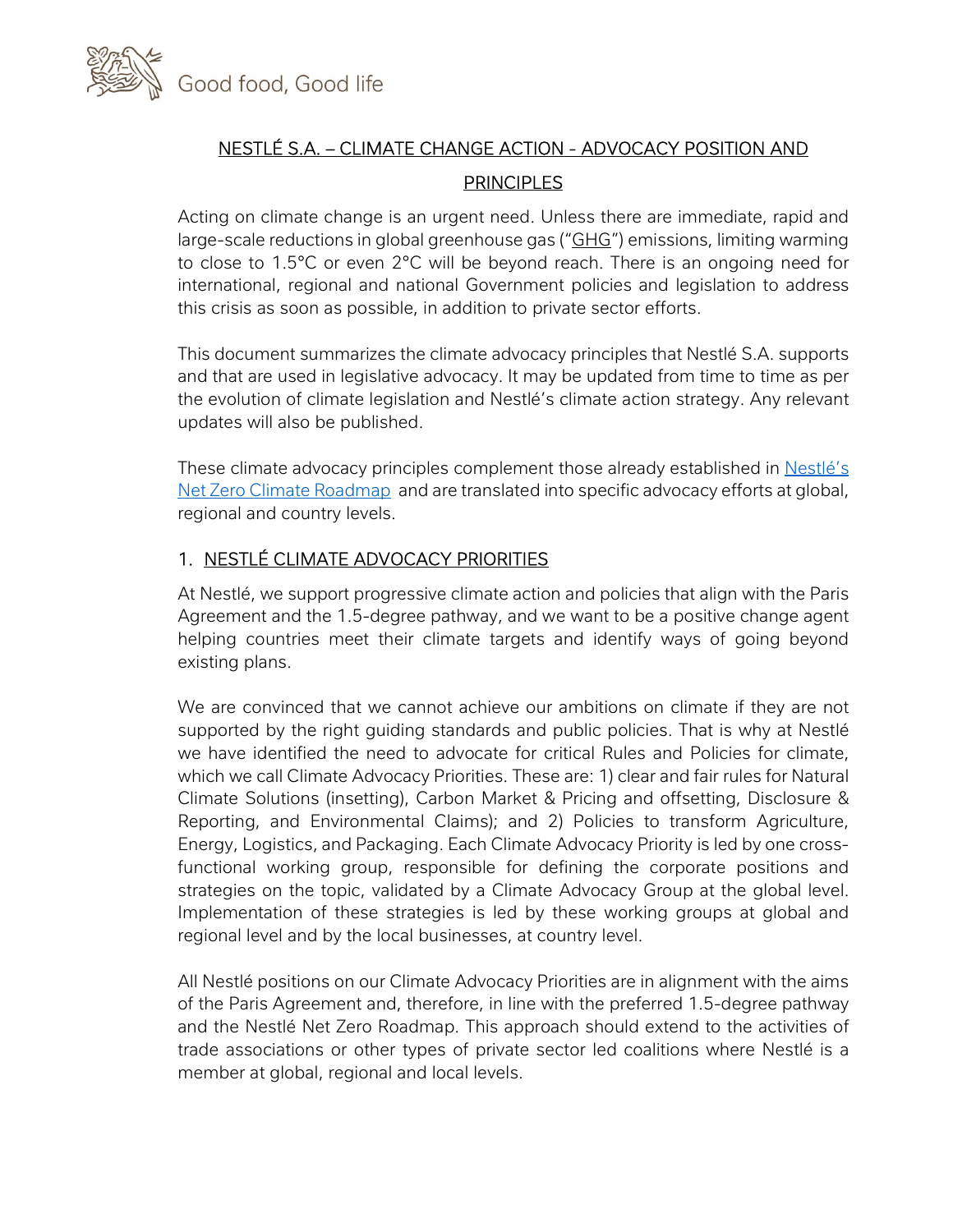

It is important that businesses are recognized and promoted as contributors and accelerators of decarbonization by public policy, including legislation. Business activity can thrive when rules are clear and certain and can complement public efforts.

In particular, there is a clear role for Nestlé to play concerning the importance of agriculture as one of the key drivers in the fight against climate change. This is not only essential to achieving the aims of the Nestlé Net Zero Climate Roadmap, but also to our work towards advancing regenerative food systems at scale.

## 2. THE ROLE OF CLIMATE LEGISLATION TO FIGHT CLIMATE CHANGE

We support strong and bold "Nationally Determined Contributions" ("NDCs") that align with the 1.5-degree pathway.

We also encourage governments to translate their NDCs and other "Conference of the Parties" (COP) commitments into national/regional legislation to ensure execution of these ambitions and, therefore, deliver meaningful climate action.

The following are some of the main **principles** that we believe climate legislation should incorporate and that we will promote in our climate advocacy efforts:

#### 4.1. Comprehensive policy and framework legislation.

We support legislation that defines the institutional framework for climate change policy and implementation, and that includes long-term decarbonization and adaptation objectives. This framework legislation should also include long and midterm goals, and ideally sectoral goals too, as well as the governmental institutions and processes needed to meet those objectives.

#### 4.2. Transparency and disclosure. Measurement. Oversight.

Climate legislation should require both the private and the public sectors to publish information on climate-related actions, physical risks, and vulnerabilities.

Legislation should also establish measurement, reporting, and verification systems to track progress, policy-making, and monitoring compliance.

Finally, legislation should establish the mechanisms by which a government or other authorities will exercise oversight of policy implementation.

#### 4.3. Financing the cost of decarbonization fairly.

Legislation should establish how a government will fund the implementation of its climate policies. It is important that the most effective interventions are selected after careful assessment and that the mechanisms established ensure the price paid for carbon effectively goes to finance real decarbonization efforts.

In parallel, governments should stop financing and subsidizing activities inconsistent with the climate strategy.